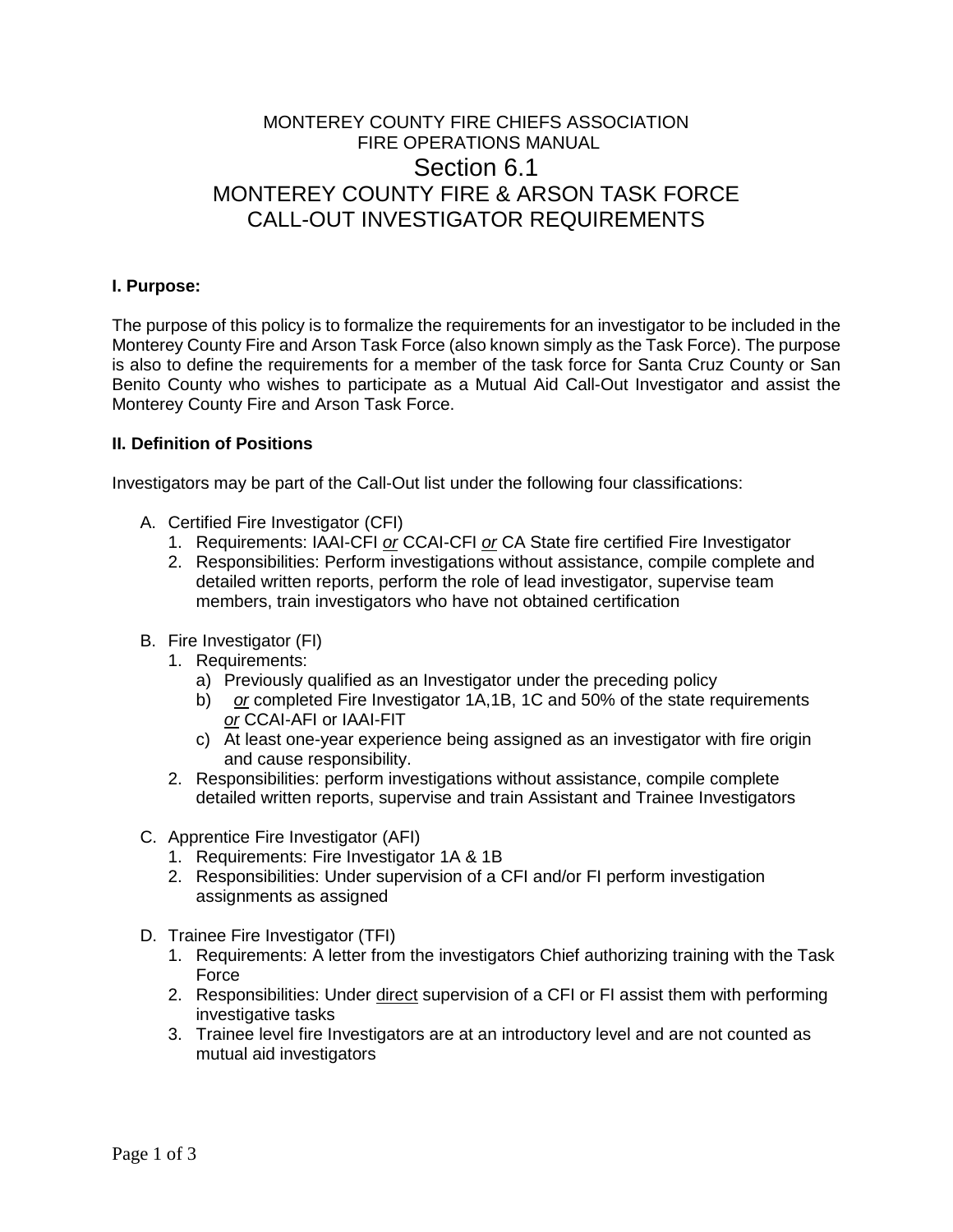## **III. Procedures:**

- I. Investigators employed within Monterey County who wish to be assigned to the Monterey County Fire and Arson Task as a Call-Out investigator shall meet the followings requirements prior to inclusion on the rotational list:
	- A. Written authorization from the investigator's fire chief or agency head for inclusion on the rotational list as a call out investigator
	- B. Possess the requirements listed above for one of the four positions: Certified Fire Investigator, Fire Investigator, Apprentice Fire Investigator or Trainee Fire investigator
- II. In order to be included on the rotational list, the requesting member shall submit a written request to the current director of the Monterey County Fire and Arson Task Force including the necessary documents verifying the above requirements. Following a review of the member's request packet, the director of the Task Force shall notify the member in writing as to their approval or denial for inclusion on the rotational list.
- III. If approved, the Director shall provide Fire Comm with an update to the Investigator Contact List.
- IV. Investigators of Santa Cruz County and San Benito County who wish to assist as a mutual aid investigator to the *Task Force*, shall be in good standing within their respective county's Task Force and possess one of the four requirements stated in section two; Definition of Positions.

## **IV. Contact Numbers:**

- I. Once included on the *Call-Out* list, investigators shall provide the Director of the *Task Force* with current contact numbers such as work phone number, cell phone number, and home phone number. It is the responsibility of the callout investigator to keep the Director informed of any contact number changes.
- II. The Director will add the contact information to the *Call-Out* list
	- A. The Director will contact Fire Comm and update the Call-Out list contact information for CFI & FI.
	- B. The director will maintain the *Call-Out* list containing the contact information of AFI and TFI to be distributed to and utilized by CFI & FI

 Note: To foster training, it is suggested that CFI & FI make attempts on every Call-Out to utilize a AFI or TFI

## **V. Expectation:**

I. It is expected that members who desire to be included on the *Call-Out* list shall make themselves available for callouts as the need arises. It is understood that often times callouts occur "after hours" and may require extended travel time and could include significant